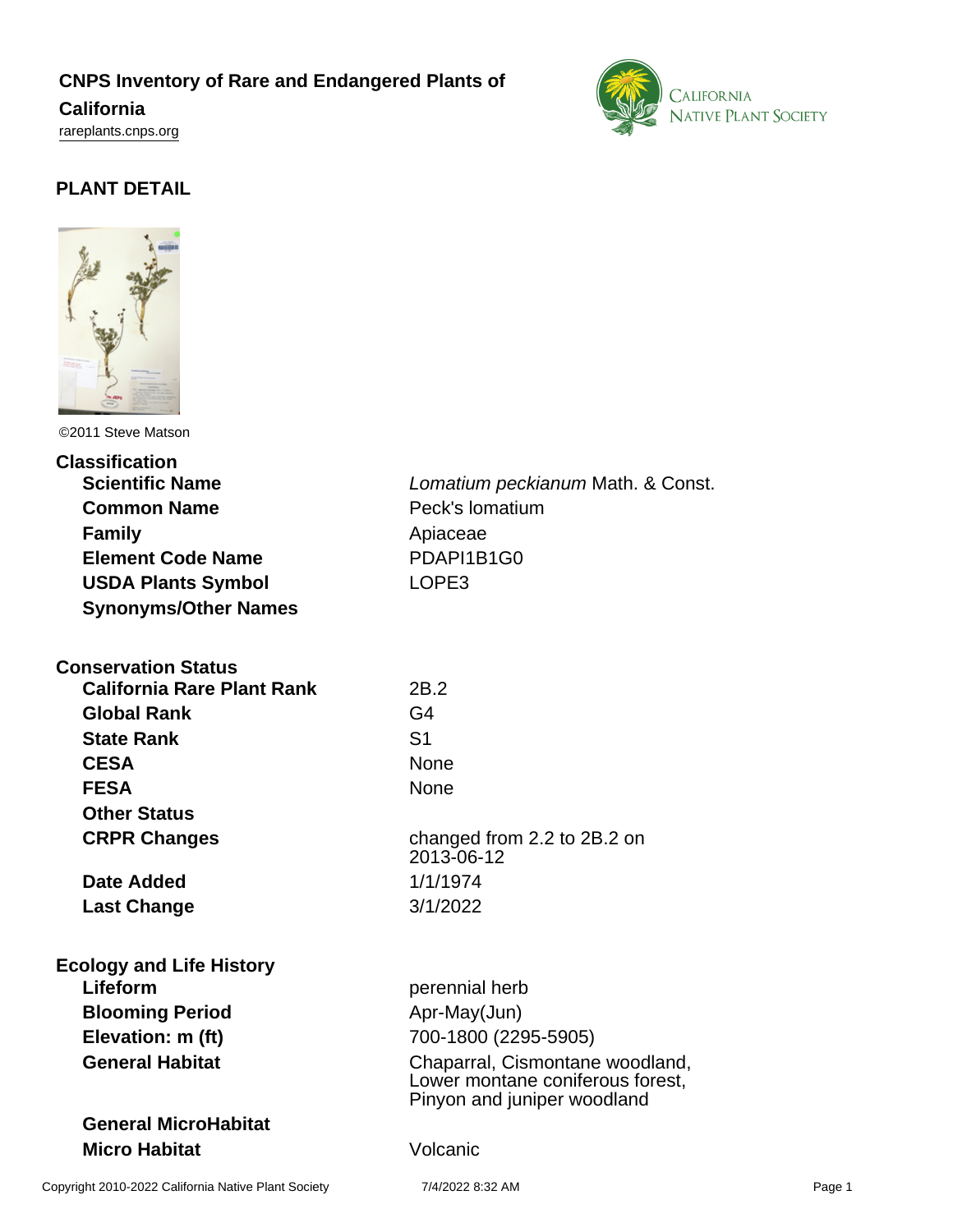## **Element Occurrence Data from California Natural Diversity Database**

| 12 |
|----|
|    |
| 2  |
| 2  |
| 1  |
| O  |
| O  |
| 7  |
|    |
| 11 |
| 1  |
|    |
| 12 |
| O  |
|    |
|    |

### **Location**

| <b>CA Endemic</b>             | No |
|-------------------------------|----|
| <b>Counties</b>               |    |
| Siskiyou (SIS), Trinity (TRI) |    |
| <b>States</b>                 |    |
| California (CA), Oregon (OR)  |    |
| Quads                         |    |
|                               |    |

Badger Mtn. (4112276), Buckhorn Bally (4112287), Cottonwood Peak (4112286), Dewey Gulch (4112273), Hawkinsville (4112275), Hornbrook (4112285), Iron Gate Reservoir (4112284), Montague (4112265), Mount Eddy (4112234), Weed (4112244), Yreka (4112266)

#### **Notes**

Definitions of codes preceding a county and/or quad:

\* Presumed extirpated

(\*) Possibly extirpated

Species may be present in other areas where conditions are favorable. These data should NOT be substituted for pre-project review or for on-site surveys.

#### **General Notes**

Threatened by development. See Bulletin of the Torrey Botanical Club 69:155 (1942) for original description.

#### **Distribution**

### **Threats**